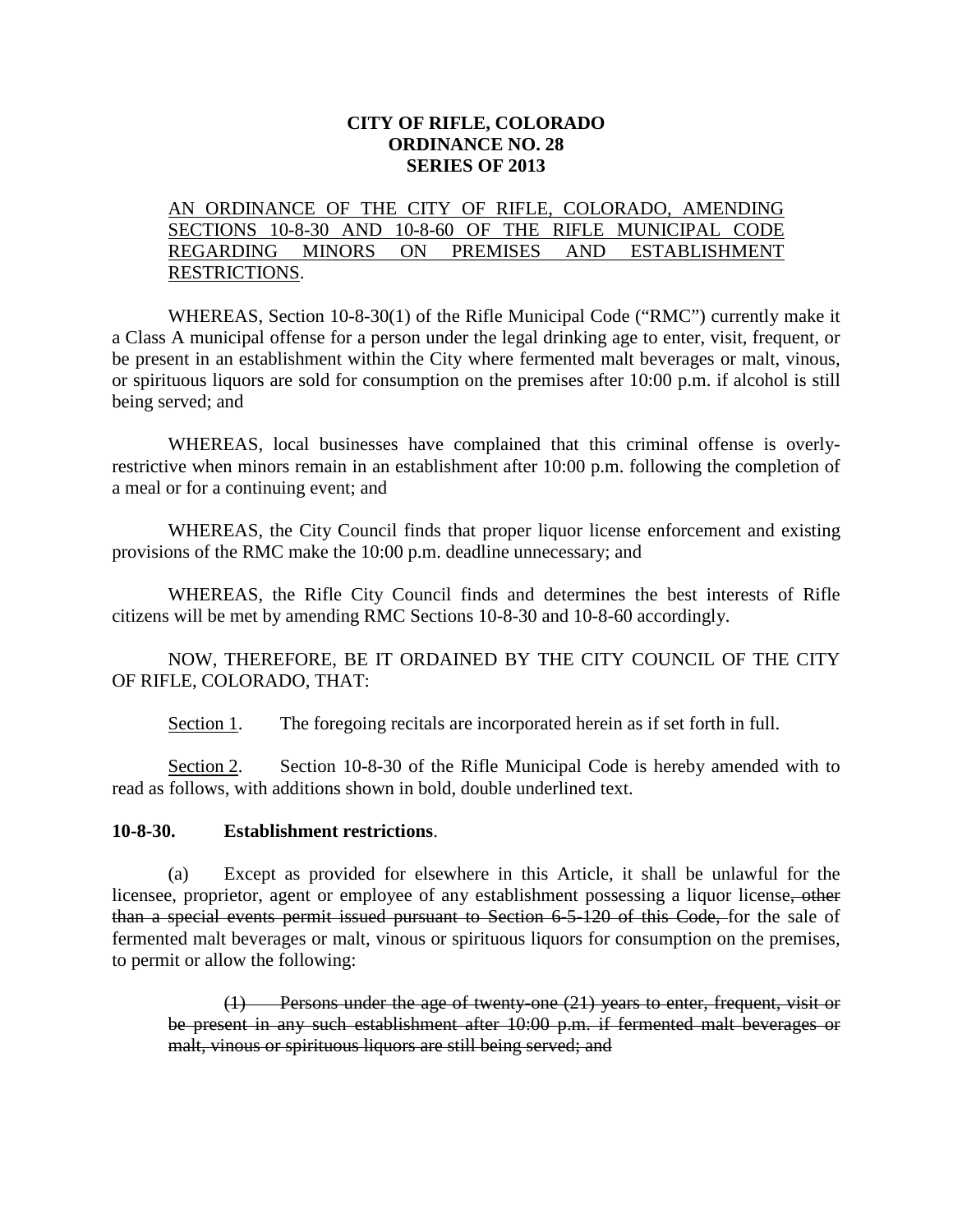(2**1**) Customers, guests and any other persons to be present in such establishments during the hours and days that state law prohibits the sale, serving or distribution of fermented malt beverages or malt, vinous or spirituous liquors.

(3**2**) The consumption of any alcoholic beverage on the licensed premises at any time during such hours as the sale of such beverages is prohibited by law.

A violation of Subsections (a)(1) and (a)(3) above is a Class A**B** municipal offense. A violation of Subsection (a)(2) above is a Class B**A** municipal offense. Penalties for these violations are set forth in Section 10-1-40 of this Chapter.

Section 3. Section 10-8-60 of the Rifle Municipal Code, "Exceptions," is hereby amended to read as follows, with additions shown in bold, double underlined text and deletions in strike-through text.

## **10-8-60. Minors—exceptions.**

Nothing contained in Sections 10-8-30 and 10-8-50 above shall prohibit:

(1) Owners or necessary maintenance employees from being in the establishment which they own or where they work.

(2) Minors between the ages of eighteen (18) and twenty-one (21) years, who are members of an entertainment group paid or employed by the licensee, from being present in a licensed establishment during the period of time they are actually working or performing.

INTRODUCED on December 18, 2013, read by title, passed on first reading, and ordered published by title as required by the Charter.

INTRODUCED a second time at a regular meeting of the Council of the City of Rifle, Colorado, held on January 15, 2014, passed without amendment, approved, and ordered published in full as required by the Charter.

Dated this \_\_\_\_ day of \_\_\_\_\_\_\_\_\_\_\_\_\_\_\_\_\_\_\_\_\_, 2014.

CITY OF RIFLE, COLORADO

BY \_\_\_\_\_\_\_\_\_\_\_\_\_\_\_\_\_\_\_\_\_\_\_\_\_\_\_\_\_\_\_\_\_

Mayor